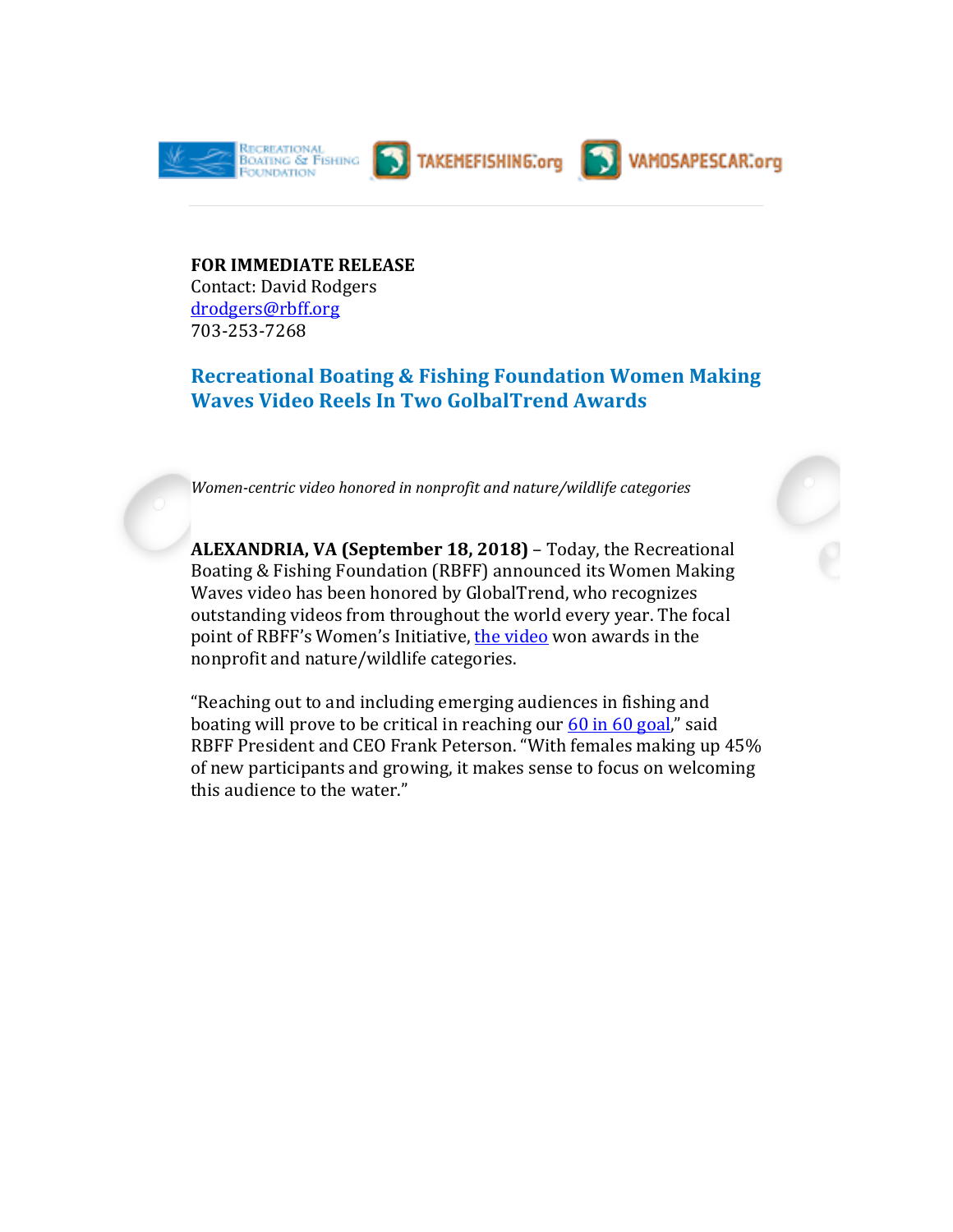

While newcomers to fishing are more likely to be female, these new anglers are also less likely to return to the sport the following year. In fact, RBFF and the Outdoor Foundation's 2017 Special Report on Fishing revealed only 19.3% of women and girls thought a fishing participant looks like them. With that in mind, RBFF and its Take Me Fishing™ brand sought to make women feel more welcomed on the water, empowering them to lead the next generations of anglers. The video, produced in partnership with RBFF's creative agency, ColleMcVoy and part of the larger Making Waves initiative, features powerful taglines paired with strong women, moms and girls, all enjoying their time on the water.

"This is an exciting time for the fishing and boating industry. Women are heading to the water in record numbers and we now have the opportunity to develop these new anglers into ambassadors for future generations. We are proud to be leading our industry in providing a rallying cry for women across the country," said RBFF Director of Marketing Rachel Piacenza.

Each year, the GlobalTrend Awards seek to recognize the best in video content through awards for writing, production, cinematography and more, promoting the video art form. The GlobalTrend Awards provide a platform to showcase talent, gaining award winners international recognition. RBFF's Women Making Waves video took home awards in the GlobalTrend Awards nonprofit and nature/wildlife categories for work dedicated to promoting and advancing worthwhile causes and our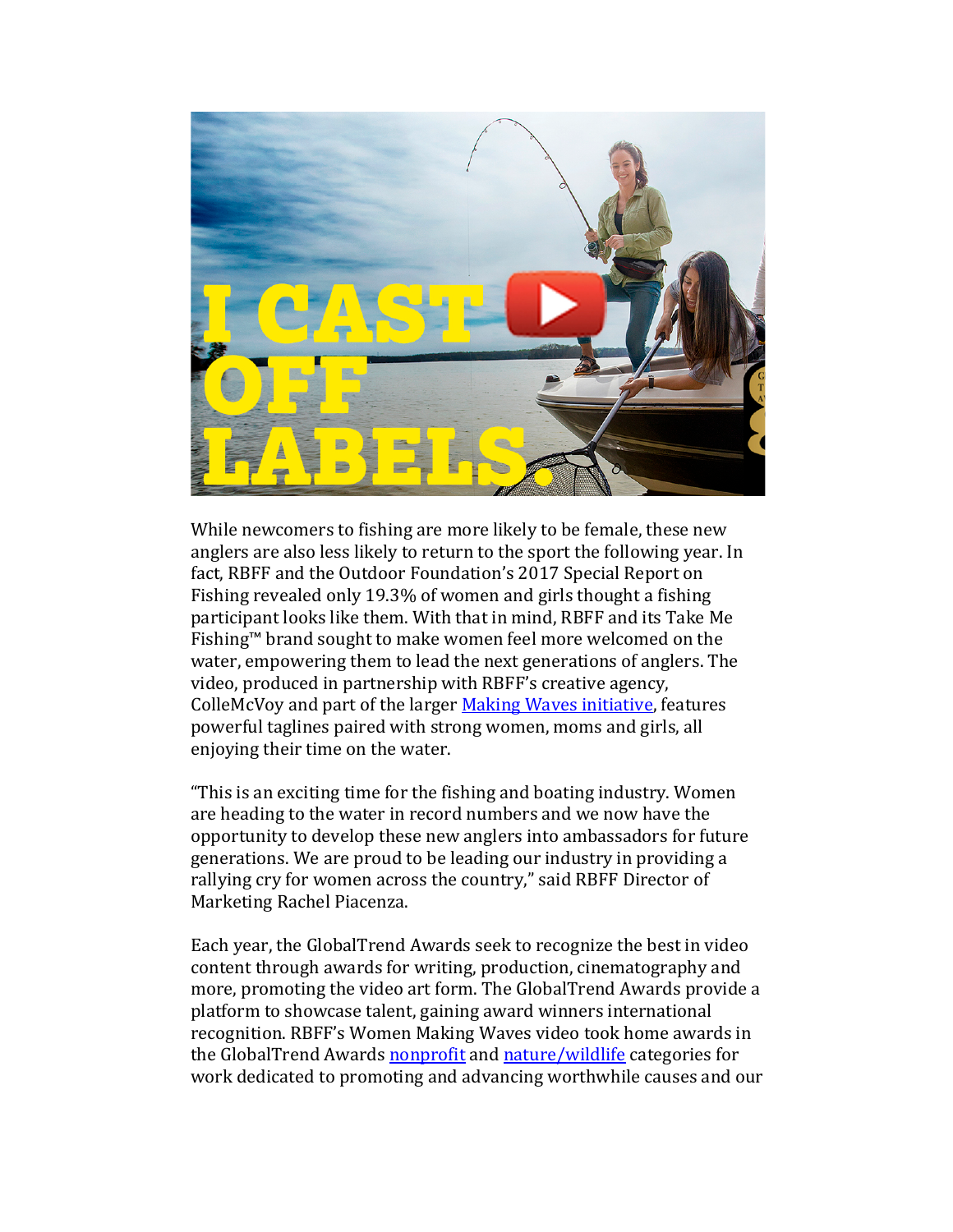natural environment.

## About the Recreational Boating & Fishing Foundation (RBFF)

RBFF is a nonprofit organization whose mission is to increase participation in recreational angling and boating, thereby protecting and restoring the nation's aquatic natural resources. RBFF's recently announced  $60$  in  $60$  effort strives to attract  $60$  million anglers to the sport by the end of 2021. To help recruit, retain and reactivate participants, RBFF developed the award-winning Take Me Fishing™ and Vamos A Pescar<sup>™</sup> campaigns creating awareness about boating, fishing and conservation, and educating people about the benefits of participation. These campaigns help boaters and anglers of all ages and experience levels learn, plan and equip for a day on the water. The campaign websites, TakeMeFishing.org and TakeMeFishing.org/es, feature how-to videos, information on how to get a fishing license and boat registration, and an interactive state-by-state map that allows visitors to find local boating and fishing spots.

RBFF Take Me Fishing Vamos A Pescar

©2017 RBFF. Take Me Fishing™ is a trademark of the Recreational Boating & Fishing Foundation.All Rights Reserved